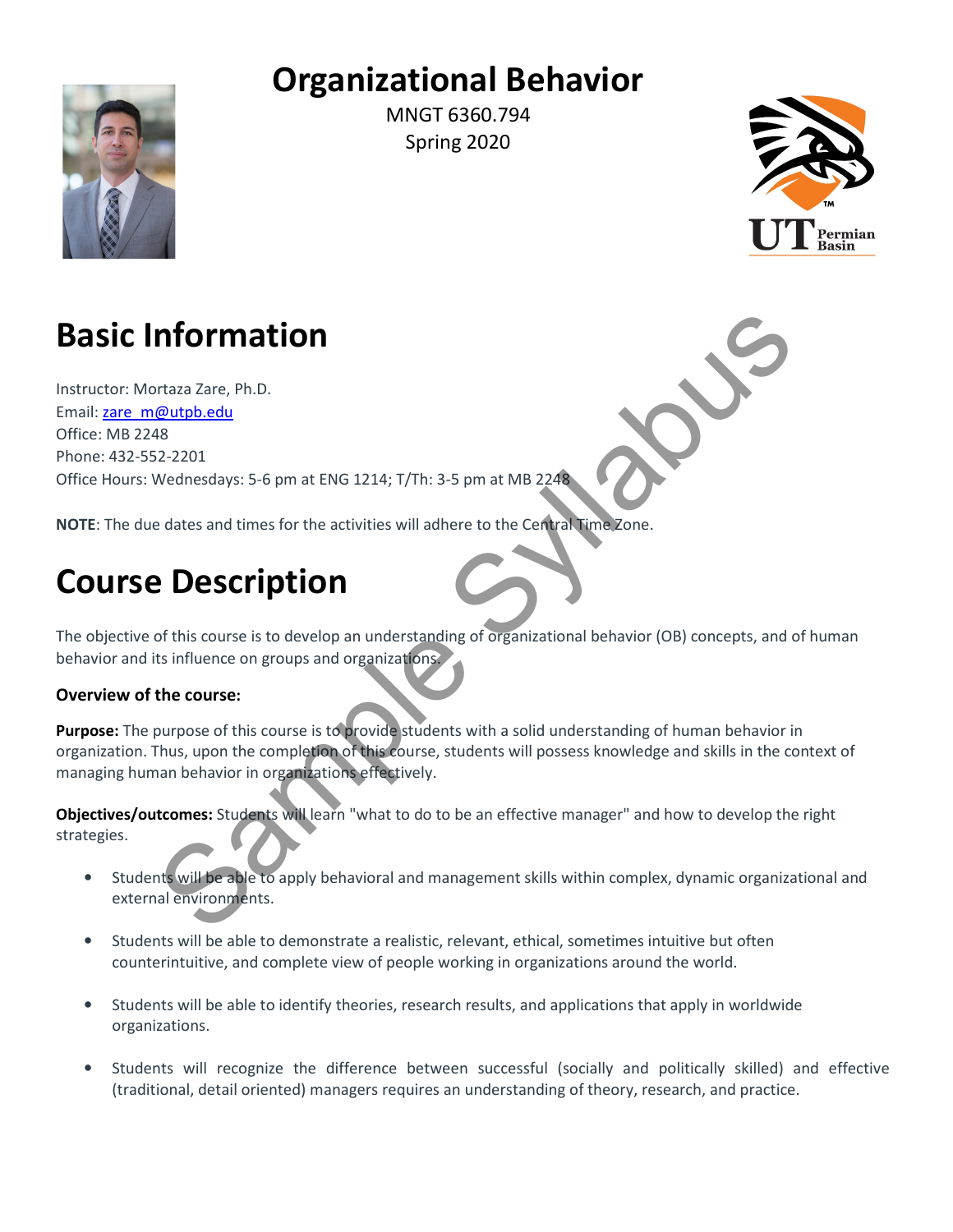# **Materials**

Required Book:

Title: Organizational Behavior Edition: 18th Edition Author: Robbins & Judge Publisher: Pearson ISBN-13: 978-0134729329 ISBN-10: 0134729323

Other: Supplemental videos & readings will be posted on Canvas

NOTE: International Edition has different cases than US edition.

## Communication Plan

I prefer CANVAS for all course communications because it gives the history of the correspondences. I will try to respond to your email within 24 hours. If you are sending email through UTPB email address, you need to mention your course name and your question in the subject line to ensure a rapid response. For example, if you do have a question about quiz 1, the proper format of your email subject would be as follow:

Subject line: MNGT-6360-794 - Question about Case 1

You are highly encouraged to check Canvas daily. I will communicate with you through an "Announcement". It is incumbent upon you to check Canvas daily.

## Class, Discussions, Cases, and Final

### Class:

This is an online class. A total of 12 chapters will be covered in 8 weeks. You must put forth your full effort and diligence to be successful and to earn a good grade. For each chapter, you will be provided with PowerPoint slides and a chapter summary. However, these are simply supplementary materials; you still need to read the book chapter as well. For each module, there is a discussion section and a case that will be graded. Please start by reading each chapter carefully to fully understand the concepts and topics prior to participate in discussion and answering your cases' questions. tional Edition has different cases than US edition.<br>
SAS for all course communications because it gives the history of the correspondences. I will then a About Shore is a strong email through UTPS email address, you need t

### Weekly Short Quizzes**:**

Every week, there is a short multiple-choice quiz to make sure you read chapters before working on weekly assignments. Each quiz has 5 questions, for a total of 5 possible points. Most questions are designed in a way that requires critical thinking. You are NOT allowed to use your book/notes. You need LockDown Browser & Webcam. Please read "LockDwon Browser" and "Online Student Authentication" sections for more information.

### Weekly Discussions:

Every week, you need to go to a discussion section related to topics of the week. These discussions are formatted as point/counterpoint, meaning that two different perspectives are provided on the same topic. Read both perspectives and then choose which perspective you agree with more and justify your choice.

To receive full credit for the discussion, you must respond to at least two other students' posts but you need to express your opinion first. Each discussion is worth 10 points. I will provide individual or general feedback in the performance of the course discussion via Canvas within 48 hours after the due date. Furthermore, I will keep monitoring the discussion during the time it is up to make sure students are actively engaged and the discussion is on the right track. I'll provide immediate feedback if needed. For more details, check the "Discussion Board" section.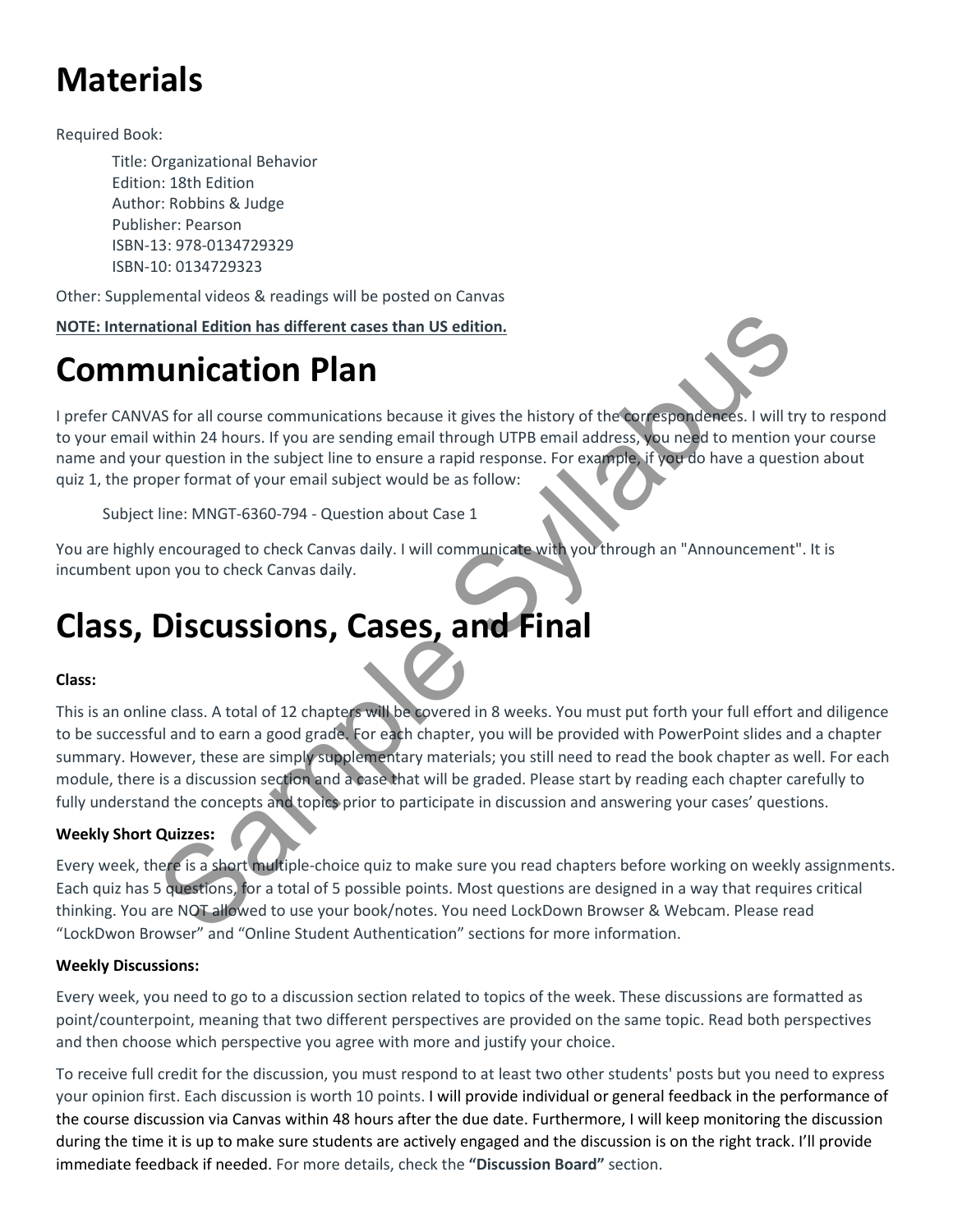### Weekly Cases:

Every week, there is a case incident related to topic of the week. You will need to read the case and answer the questions. The format is single spaced, 12-point Times New Roman, and one-inch margins. Please check the Rubric for more information regarding the quality/format of your answers. You will upload your writing on Canvas in Word format (.doc, .docx).

### Final Paper:

At the end of semester and after covering all topics, you will be given a case. The case is a scenario which is related to several organizational behavior topics discussed in the class. You will read the case carefully, analyze the case, utilize your organizational behavior knowledge and will prepare a report on your findings, answers and recommendations. You need to use academic sources (e.g. book/academic journals other than class textbook) to support your claims and justification in your report. You have to upload an electronic copy (.doc, .docx) of your report to Canvas by Friday May 8th, 2020 at 11:59 p.m. You can find rubric for final case on Canvas.

IMPORTANT NOTE 1: Friday May 8th, 2020 is the last day of semester, which is the due for your paper.

IMPORTANT NOTE 2: The paper must be in your own words to avoid plagiarism. For additional information, please check the "Cheating/Plagiarism/Academic Dishonesty" section. France Copy (.doc, .docx) of your report to Canvas by<br>
e on Canvas.<br>
ay of semester, which is the due for your paper.<br>
For additional information<br>
section.

### Important Dates

Check UTPB Academic Calendar at https://www.utpb.edu/calendar/academic-calendar.pdf

## Course Assessment

| <b>Course Activity</b> |    | <b>Points</b>        |                      |    |     |  |
|------------------------|----|----------------------|----------------------|----|-----|--|
| Short Quizzes (7)      |    | $7 X 5 = 35$ Points  |                      |    |     |  |
| Discussions (7)        |    | $7 X 10 = 70$ points |                      |    |     |  |
| Cases (7)              |    |                      | $7 X 10 = 70$ points |    |     |  |
| Final Paper (1)        |    |                      | $1 X 45 = 45$ points |    |     |  |
| Total                  |    |                      | 220                  |    |     |  |
|                        |    |                      |                      |    |     |  |
| <b>Grading Scale:</b>  |    |                      |                      |    |     |  |
|                        | A  | B                    | C                    | D  | F   |  |
| Max Cut-off (%)        | 90 | 80                   | 70                   | 60 | 60- |  |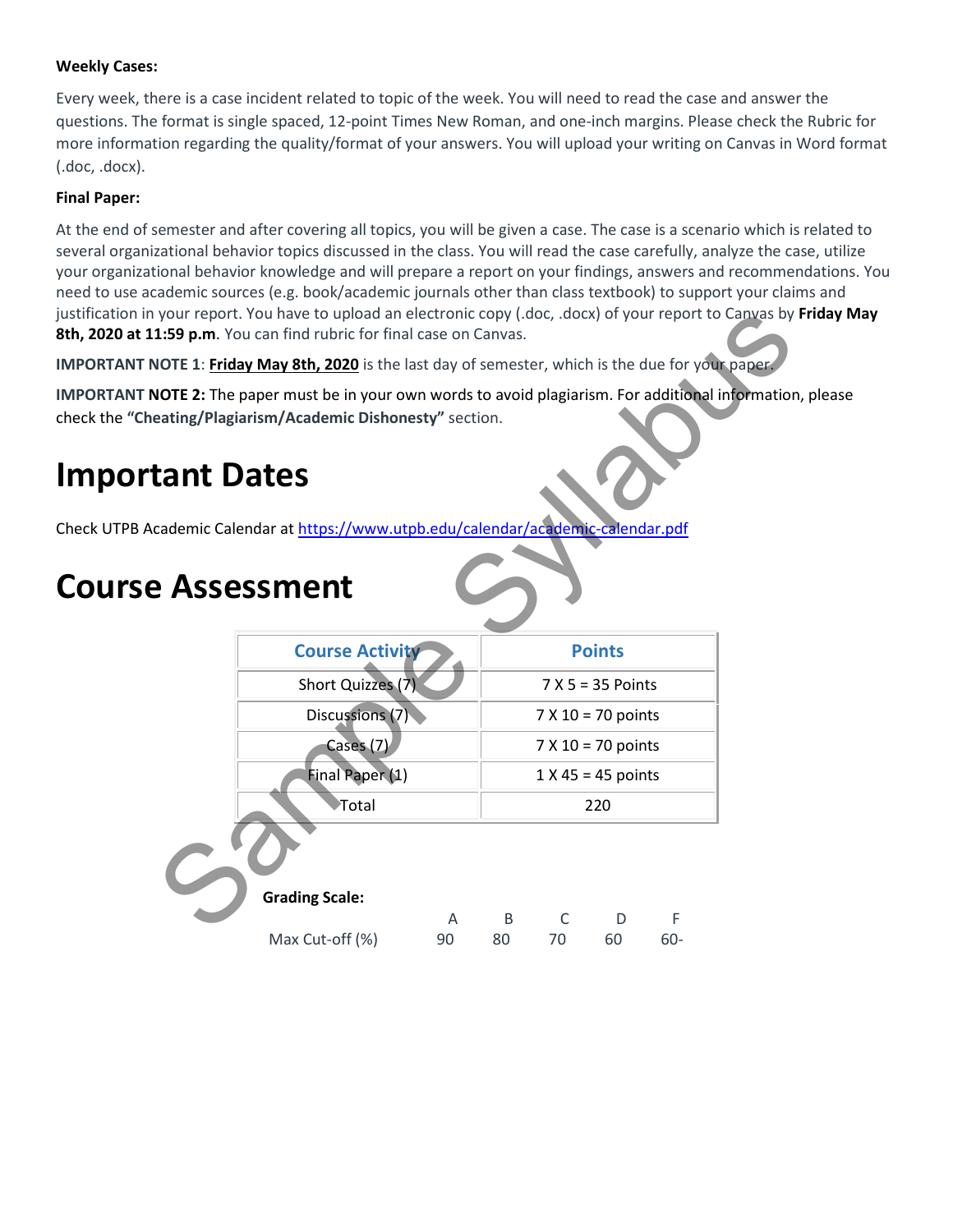## Computer Skills, Technical & Software Requirements

Students can use cloud version of Word, PowerPoint and other Microsoft products through use of their UTPB Outlook 365 and UTPB email address. For more information refer to Student Services below or visit: https://bit.ly/2LEW0EW.

Students can find keyboard shortcuts for PowerPoint slides in the following link:

https://support.office.com/en-us/article/use-keyboard-shortcuts-to-deliver-powerpoint-presentations-1524ffce-bd2a-45f4-9a7f-f18b992b93a0

## Using LockDown Browser & Respondus Monitor

This course requires the use of LockDown Browser and Monitor for online exams. Watch this short video (https://bit.ly/2KxEGOY) to get a basic understanding of LockDown Browser and Monitor.

Download and install LockDown Browser from this link: https://bit.ly/2LOEISF

To take an online test, open LockDown Browser which opens Canvas and navigate to the exam. (You cannot access the exam with a standard web browser.)

When taking an online exam, follow these guidelines:

- Setup web cam for exams using Monitor.
- Ensure you're in a location where you won't be interrupted.
- Turn off all mobile devices, phones, etc.
- Clear your desk of all external materials  $-\text{books}$ , papers, other computers, or devices.
- Remain at your desk or workstation for the duration of the test.
- LockDown Browser will prevent you from accessing other websites or applications; you will be unable to exit the test until all questions are completed and submitted.

## Online Student Authentication

UTPB requires that each student who registers for an online course is the same student who participates in, completes, and receives credit for the course. UTPB's Distance Education Policy requires faculty members to employ at least two methods of verification to ensure student identities. To access online courses students must login to the UTPB learning management system using their unique personal identifying username and secure password. UTPB's Distance Education Policy requires at least one additional student identification method within the course that has been determined and approved by the faculty or academic program. This course satisfies the second method of student authentication by: **LockDown Browser & Respondus Monitor**<br>
equires the use of LockDown Browser and Monitor for online exams. Watch this short yideo<br>
2XxEGOY) to get a basic understanding of LockDown Browser and Monitor<br>
install LockDown Brow

- Quizzes will using an approved photo ID\*. Students present their ID into the camera (which UTPB requires for all online courses) to authenticate themselves, and the camera records the student and their surrounding environment during the test. To learn more about Respondus Monitor, review a 3-minute video about how it works; visit: respondus.com/products/monitor
- Approved up to date photo identifications are: passports, government issued identification, driver's licenses, military ID from DoD.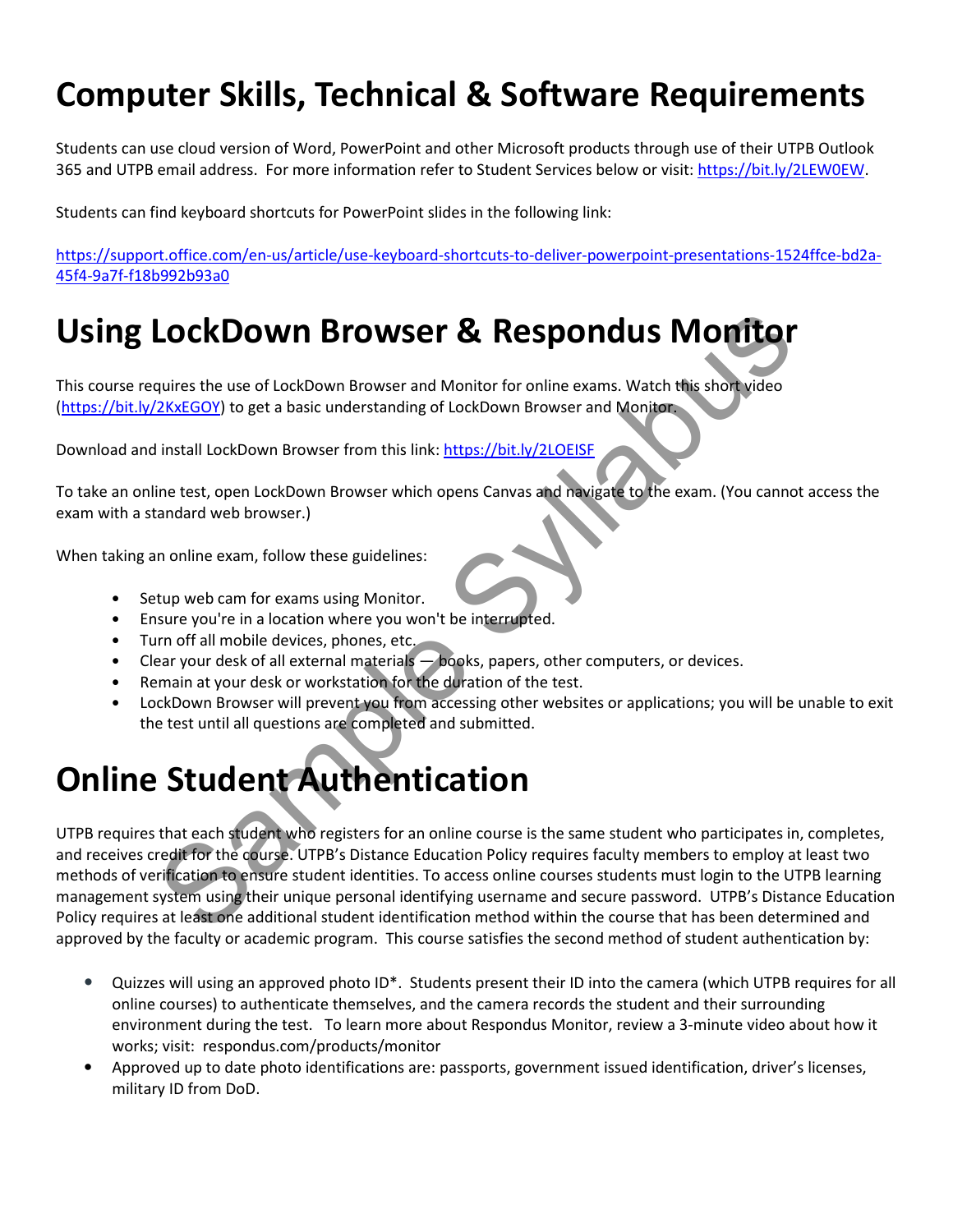# Preparation for Emergencies

Computer Crash: Not having a working computer or a crashed computer during the semester will NOT be considered as an acceptable reason for not completing course activities at a scheduled time. NOTE: Identify a second computer before the semester begins, that you can use when/if your personal computer crashes.

Complete Loss of Contact: If you lose contact with course connectivity completely (i.e. you cannot contact me via Canvas or email), you need to call instructor, and leave message regarding connectivity loss and contact information.

Lost/Corrupt/Missing Files: You must keep/save a copy of every project/assignment on an external drive, UTPB Outlook 365 OneDrive, or personal computer. In the event of any kind of failure (e.g. virus infection, student's own computer crashes, loss of files in cyberspace, etc) or any contradictions/problems, you may be required to resubmit the files.

## Policies and Procedure

### Time Management:

A student should expect to spend three hours on preparation and learning assignments for every semester credit hour. If a class is a 3-semester credit hour class, it is expected that a student should spend about 9 hours out of class on assignments in addition to 3 hours for reviewing the lectures/posted materials for a total of about 12 hours per week to obtain an "A" in a class. It is important to develop a Time Management Plan to be successful. If files in cyberspace, etc) or any contradictions/problems, you may be required to resubmitt<br>
Sample Development:<br>
Sample Syllabus of the hours on preparation and learning assignments for every shour. If a class is a 3-se

### Grading and Feedback:

All the course activities will be graded one week after the set due date. You can check your grades by going to your Gradebook. If there is any discrepancy in your grade, you should contact me immediately. I will provide individual or general feedback in the performance of the course activity via Canvas within 48 hours after the due date.

### Discussion Board:

Discussion Board is primarily for discussing course related topics and issues. Best practices are:

- a. Read all message postings in online discussion.
- b. Respond to the question directly
- c. Reply to minimum of two other students' posts.
- d. Use a person's name in the body of your message when you reply to their message.
- e. Avoid postings that are limited to 'I agree' or 'great idea', etc.
- f. Ensure responses to questions are meaningful, reflective.
- g. Support statements with concepts from course readings, refer to personal experience, examples.
- h. Follow Rules of Behavior

Note: Rubric for discussions is posted on Canvas.

### Rules of Behavior:

Discussion areas are public to every student in this class (including your instructor) who will see what you write. Please pay attention to the language you use and adhere to the following guidelines:

- a. Do not post anything too personal.
- b. Do not use language that is inappropriate for a classroom setting or prejudicial in regard to gender, race, or ethnicity.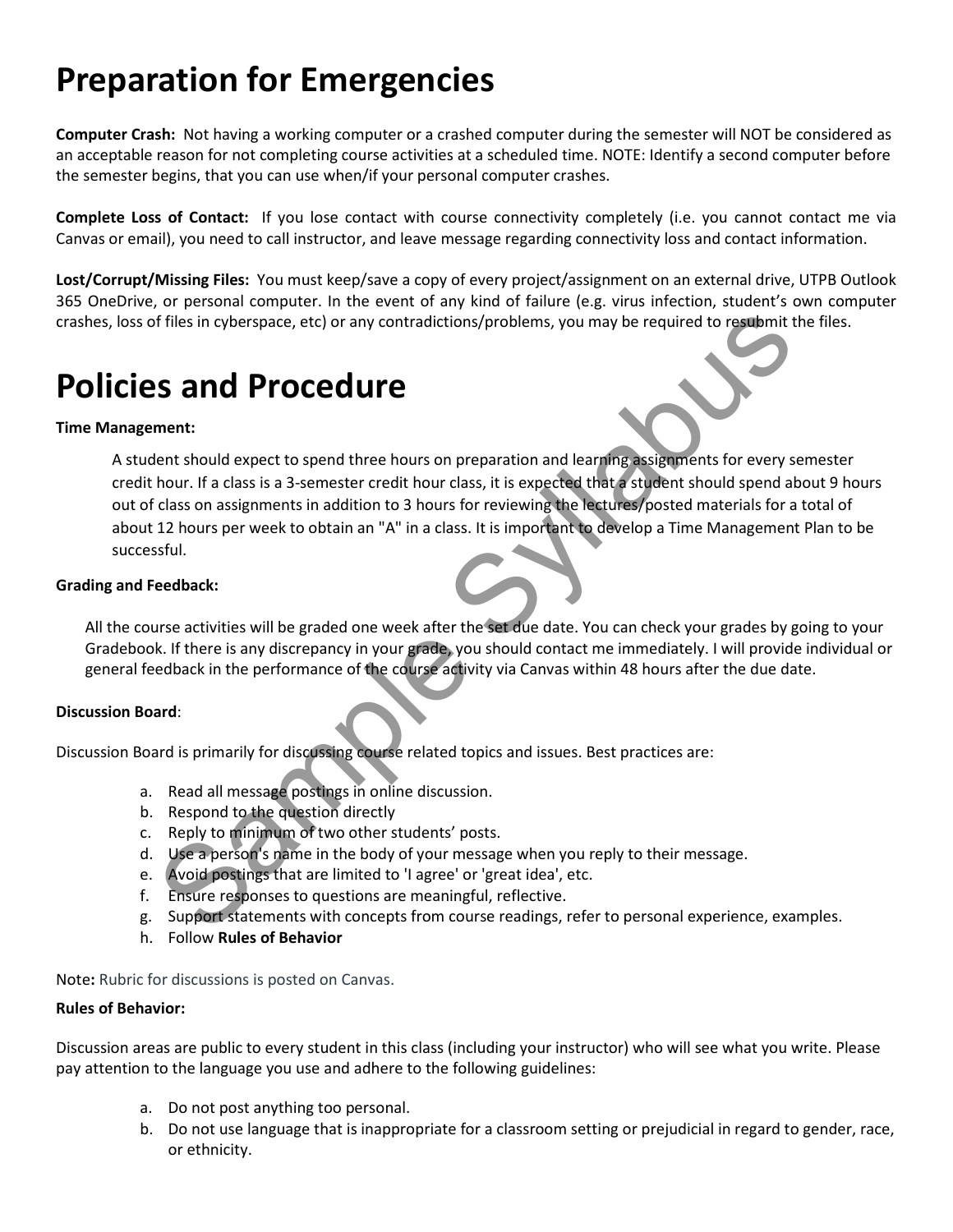- c. Do not use all caps in the message box unless you are emphasizing (it is considered shouting).
- d. Be courteous and respectful to other people on the list
- e. Do not overuse acronyms like you would use in text messaging. Some of the list participants may not be familiar with acronyms.
- f. Use line breaks and paragraphs in long responses.
- g. Write your full name at the end of the posting.
- h. Be careful with sarcasm and subtle humor; one person's joke is another person's insult.

### Make-Up/Late Submission Policy:

All course activities must be submitted before or on set due dates and times. If the student is unable to abide by the due dates and times, it is her/his responsibility to contact the instructor immediately. Valid documentations (e.g. Doctor's note) are needed for the acceptance of late assignments. The student will receive a score of zero for all late assignments, quizzes, and exams.

NOTE: The due dates and times for the activities will adhere to the Central Time Zone.

#### Attendance and Class Participation;

Regular and active participation is an essential, unmistakably important aspect of this online course. Students will log on a minimum of three times every seven days. All students are expected to do the work assigned, notify the instructor when emergencies arise.

#### Absenteeism:

All the course activities have set dates to be completed and submitted. After the due dates the activities will not be available for the students. Not logging into an online course is considered absenteeism. Contact instructor immediately in case of emergency medical situation.

### Course Incomplete/Withdrawal/Grade Appeal:

All students are required to complete this course within the semester timeline. Incomplete grades for the course are rarely given and will only be granted if the student has complete at least 75% of the course with a grade of 'C' or better and provides a valid, documented excuse for not being able to complete the course on time and has contacted prior to the scheduled last class to request an extension. The student will sign a contract that includes the incomplete course activities and the new due dates. are needed for the acceptance of late assignments. The student will receive a score of vero<br>suizzes, and exams.<br>dulzzes, and exams.<br>dulszes and times for the activities will adhere to the Central Time Zone.<br>dulszes and tim

For the grade appeal process, visit: http://www.utpb.edu/campus-life/dean-of-students/grievances.

### Cheating/Plagiarism/Academic Dishonesty:

The academic community regards academic dishonesty as an extremely serious matter, with serious consequences. Any effort to gain an advantage not given to all students is dishonest whether or not the effort is successful. Any suspicion of academic dishonesty will be reported and investigated. A student who engages in scholastic dishonesty that includes, but is not limited to cheating, plagiarism, and collusion will receive an "F" for the course.

All persons involved in academic dishonesty will be disciplined in accordance with University regulations and procedures. For complete information on UTPB student conduct and discipline procedures consult the university's handbook at: https://www.utpb.edu/campus-life/dean-of-students/scholastic-dishonesty

Academic dishonesty includes, but is not limited to cheating, plagiarism, collusion, falsifying academic records, misrepresenting facts, the submission for credit of any work or materials that are attributable in whole or in part to another person, taking an examination for another person, any act designed to give unfair advantage to a student such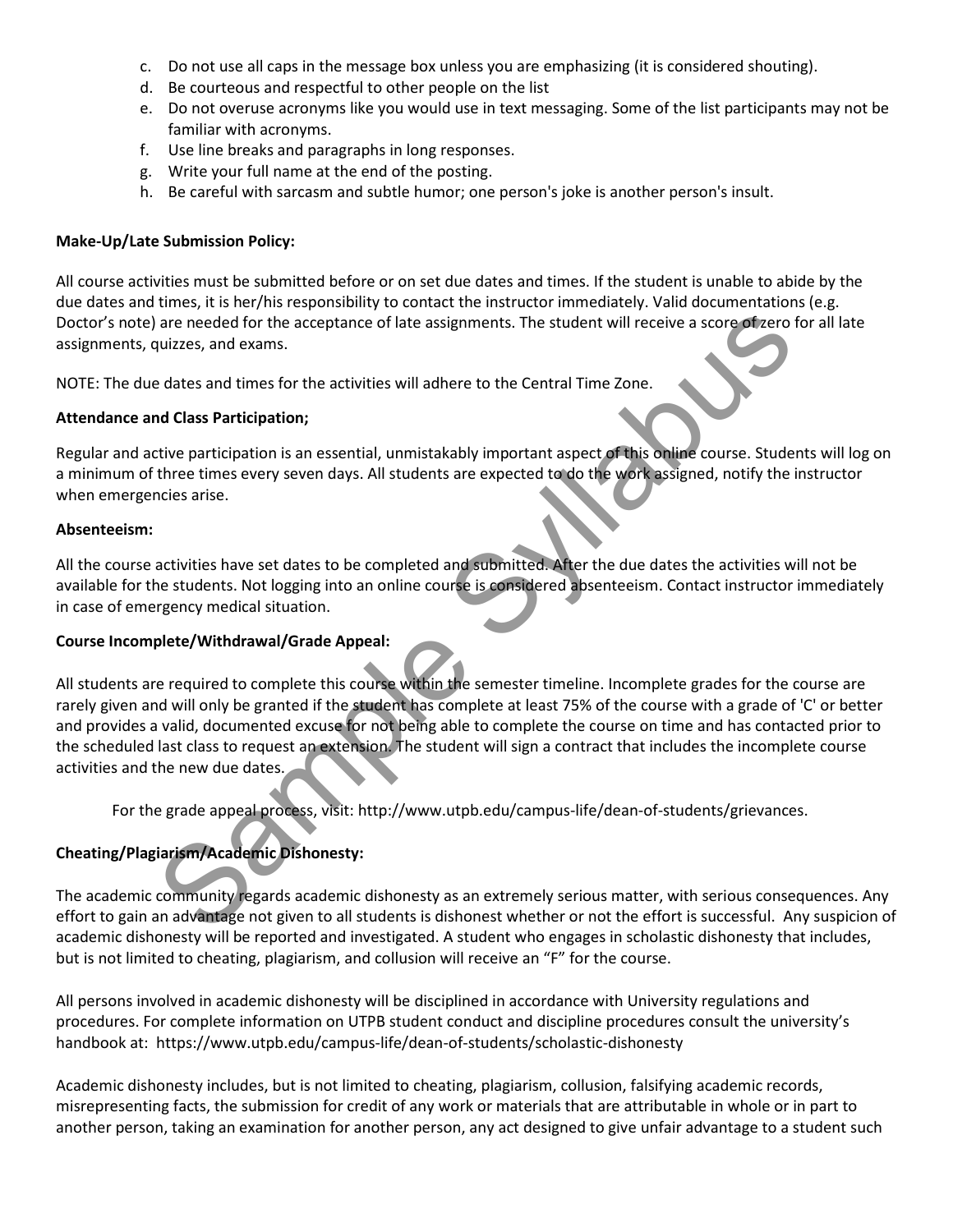as, but not limited to, submission of essentially the same written assignment for two courses without the prior permission of the instructor, or the attempt to commit such acts.

Plagiarism includes, but is not limited to the appropriation of, buying, receiving as a gift, or obtaining by any means material that is attributable in whole or in part to another source, including words, ideas, illustrations, structure, computer code, other expression and media, and presenting that material as one's own academic work being offered for credit.

### Accommodation for Students with Disabilities:

Students with Disabilities: The University of Texas of the Permian Basin in compliance with the Americans with Disabilities Act and Section 504 of the Rehabilitation Act provides "reasonable accommodations" to students with disabilities. Any student with a disability who is requesting an accommodation for this course must provide the instructor with official documentation in the form of a letter from the ADA Officer for Students. Only those students who have officially documented a need for an accommodation will have their request honored. \*\*Adapted from UTSA ADA syllabus statement.

## Student Support Services

| ADA syllabus statement.                                                                                | disabilities. Any student with a disability who is requesting an accommodation for this course must provide the<br>instructor with official documentation in the form of a letter from the ADA Officer for Students. Only those students<br>who have officially documented a need for an accommodation will have their request honored. **Adapted from UTSA |
|--------------------------------------------------------------------------------------------------------|-------------------------------------------------------------------------------------------------------------------------------------------------------------------------------------------------------------------------------------------------------------------------------------------------------------------------------------------------------------|
| ADA Officer for Students: Mr. Paul Leverington<br>Voice Telephone: 432-552-4696<br>Email: ada@utpb.edu | Address: Mesa Building 4243 /4901 E. University, Odessa, TX 79762                                                                                                                                                                                                                                                                                           |
| Statements                                                                                             | For the accessibility and privacy statements of external tools used within courses, go to Accessibility and Privacy                                                                                                                                                                                                                                         |
| <b>Student Support Services</b>                                                                        |                                                                                                                                                                                                                                                                                                                                                             |
| <b>SERVICE</b>                                                                                         | <b>CONTACT</b>                                                                                                                                                                                                                                                                                                                                              |
| ADA Accommodation/Support                                                                              | <b>Testing Services &amp; Academic Accommodations Department</b><br>(432) 552-4696                                                                                                                                                                                                                                                                          |
| Advising                                                                                               | <b>UTPB E-Advisor</b><br>$(432) 552 - 2661$<br><b>UTPB Academic Advising Center</b>                                                                                                                                                                                                                                                                         |
| <b>Bookstore</b>                                                                                       | <b>UTPB Campus Bookstore</b><br>(432) 552-0220                                                                                                                                                                                                                                                                                                              |
| Email, Outlook 365, my.utpb.edu.                                                                       | <b>Information Resources Division (IRD)</b>                                                                                                                                                                                                                                                                                                                 |
| Financial Aid and Scholarship                                                                          | <b>UTPB Financial Aid</b><br>(432) 552-2620                                                                                                                                                                                                                                                                                                                 |
| Library                                                                                                | The J. Conrad Dunagan Library Online at<br>(432) 552-2370                                                                                                                                                                                                                                                                                                   |
| Registrar                                                                                              | <b>UTPB Registrar</b><br>(432) 552-2635                                                                                                                                                                                                                                                                                                                     |
| <b>Student Services</b>                                                                                | <b>Dean of Students</b><br>(432) 552-2600                                                                                                                                                                                                                                                                                                                   |
| <b>Technical Support</b>                                                                               | Canvas<br>1-866-437-0867                                                                                                                                                                                                                                                                                                                                    |
| <b>Tutoring &amp; Learning Resources</b>                                                               | If you are taking courses through UTPB the following links provide services:<br><b>Smarthinking Online Tutoring (provides tutoring services), SmarterMeasure</b><br>(measures learner readiness for online course).                                                                                                                                         |